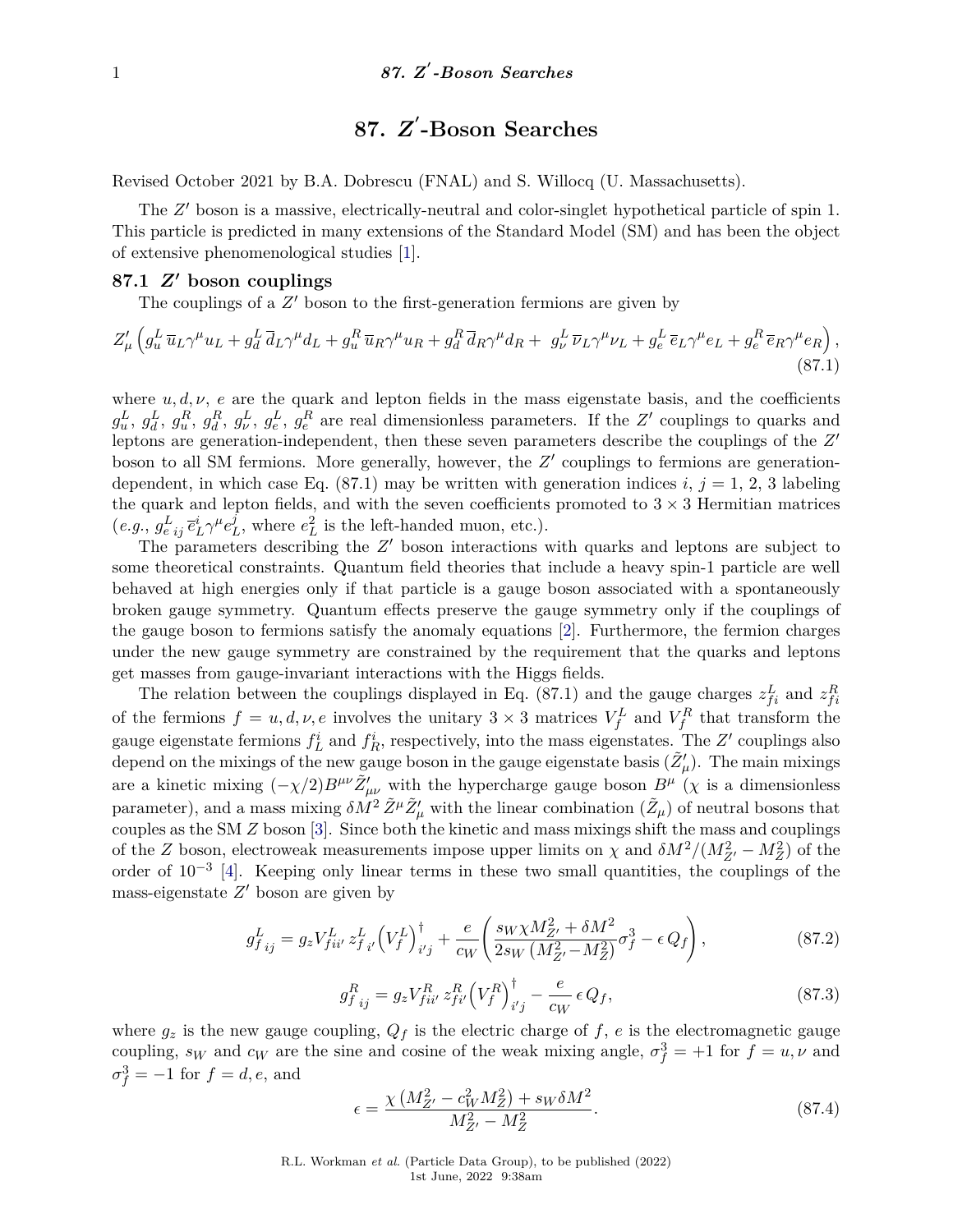The interaction of the  $Z'$  boson with a pair of  $W$  bosons has the form

$$
\left[i\left(W_{\mu}^{-}Z_{\nu}^{\prime}-W_{\nu}^{-}Z_{\mu}^{\prime}\right)\partial^{\mu}W^{+\nu}+\text{H.c.}\right]+i\left(W_{\mu}^{+}W_{\nu}^{-}-W_{\nu}^{+}W_{\mu}^{-}\right)\partial^{\mu}Z^{\prime\nu}\tag{87.5}
$$

with a coefficient of order  $M_W^2/M_{Z'}^2$  [\[5\]](#page-6-4). The  $Z'$  also couples to one SM Higgs boson and one  $Z$ boson,  $Z^{\prime}_{\mu} Z^{\mu} h^0$ , with a coefficient of order  $M_Z$ .

### **87.2** *Z***<sup>0</sup> models**

A simple origin of a  $Z'$  boson is a new  $U(1)'$  gauge symmetry. In that case, the matricial equalities  $z_u^L = z_d^L$  and  $z_v^L = z_e^L$  are required by the SM  $SU(2)_W$  gauge symmetry. Given that the  $U(1)$ <sup>'</sup> interaction is not asymptotically free, the theory may be well-behaved at high energies (*e.g.*, by embedding  $U(1)'$  in a non-Abelian gauge group) only if the charges are commensurate numbers, *i.e.* any ratio of charges is a rational number. Satisfying the anomaly equations [\[6\]](#page-7-0) with rational numbers is highly nontrivial, and typically new fermions charged under  $U(1)$ <sup>'</sup> are necessary.

If the couplings are generation-independent  $(V_f^{L,R})$  $f_f^{L,R}$  are then unit matrices in Eq. (87.2)) and the mixings of  $\tilde{Z}'$  are negligible, then there are five commensurate couplings:  $g_u^R$ ,  $g_d^R$ ,  $g_e^R$ ,  $g_q^L$  ( $q = u$ or *d*),  $g_l^L$  (*l* = *v* or *e*). Four sets of charges are displayed in Table 87.1, each of them spanned by a free parameter *x* [\[6\]](#page-7-0). The first set, labeled  $B - xL$ , has charges proportional to the baryon number minus x times the lepton number. These charges allow all SM Yukawa couplings to the Higgs doublet which is neutral under  $U(1)_{B-xL}$ , so that there is no tree-level  $\tilde{Z} - \tilde{Z}'$  mixing. For  $x = 1$  one recovers the  $U(1)_{B-L}$  group, which is non-anomalous in the presence of one "righthanded neutrino" (a chiral fermion that is a singlet under the SM gauge group) per generation. For  $x \neq 1$ , it is necessary to include some fermions that are vectorlike (*i.e.* their mass terms are gauge invariant) with respect to the electroweak gauge group and chiral with respect to  $U(1)_{B-xL}$ . In the particular cases  $x = 0$  or  $x \gg 1$ , the Z' is leptophobic or quark-phobic, respectively.

The second set,  $U(1)_{10+x\bar{5}}$ , has charges that commute with the representations of the  $SU(5)$ grand unified group. Here  $x$  is related to the mixing angle between the two  $U(1)$  bosons encountered in the  $E_6 \to SU(5) \times U(1) \times U(1)$  symmetry breaking patterns of grand unified theories [\[1,](#page-6-0)[7\]](#page-7-1). With these charges, two Higgs doublets are typically required to generate masses for both up- and downtype fermions. This set leads to  $\tilde{Z} - \tilde{Z}'$  mass mixing at tree level, such that for a  $Z'$  mass close to the electroweak scale, the measurements at the *Z*-pole require some fine tuning between the charges and VEVs of the two Higgs doublets. Vectorlike quarks charged under the electroweak gauge group are required (except for  $x = -3$ ) to make this set anomaly free. The particular cases  $x = -3, 1, -1/2$  are usually labeled  $U(1)_\chi$ ,  $U(1)_\psi$ , and  $U(1)_\eta$ , respectively. Under the third set,  $U(1)_{d-xu}$ , the weak-doublet quarks are neutral, and the ratio of  $u_R$  and  $d_R$  charges is  $-x$ . For  $x = 1$ , this is the "right-handed" group  $U(1)_R$ . For  $x = 0$ , the charges are those of the  $E_6$ -inspired  $U(1)<sub>I</sub>$  group, which requires new quarks and leptons. Other generation-independent sets of  $U(1)$ <sup>*'*</sup> charges are given in Ref. [\[8\]](#page-7-2).

In the absence of new fermions charged under the SM group, the most general generationindependent charge assignment is  $U(1)_{q+xu}$ , which is a linear combination of hypercharge and *B* − *L*. Many other anomaly-free solutions exist if generation-dependent charges are allowed. An example is  $B - xL_e - yL_\mu + (y - 3)L_\tau$ , with *x*, *y* free parameters. This allows all fermion masses to be generated by Yukawa couplings to a single Higgs doublet, without inducing tree-level flavorchanging neutral current (FCNC) processes. There are also lepton-flavor dependent charges that allow neutrino masses to arise only from operators of high dimensionality [\[9\]](#page-7-3).

If the  $SU(2)_W$ -doublet quarks have generation-dependent  $U(1)'$  charges, then the mass eigenstate quarks have flavor off-diagonal couplings to the  $Z'$  boson (see Eq.  $(87.1)$ , and note that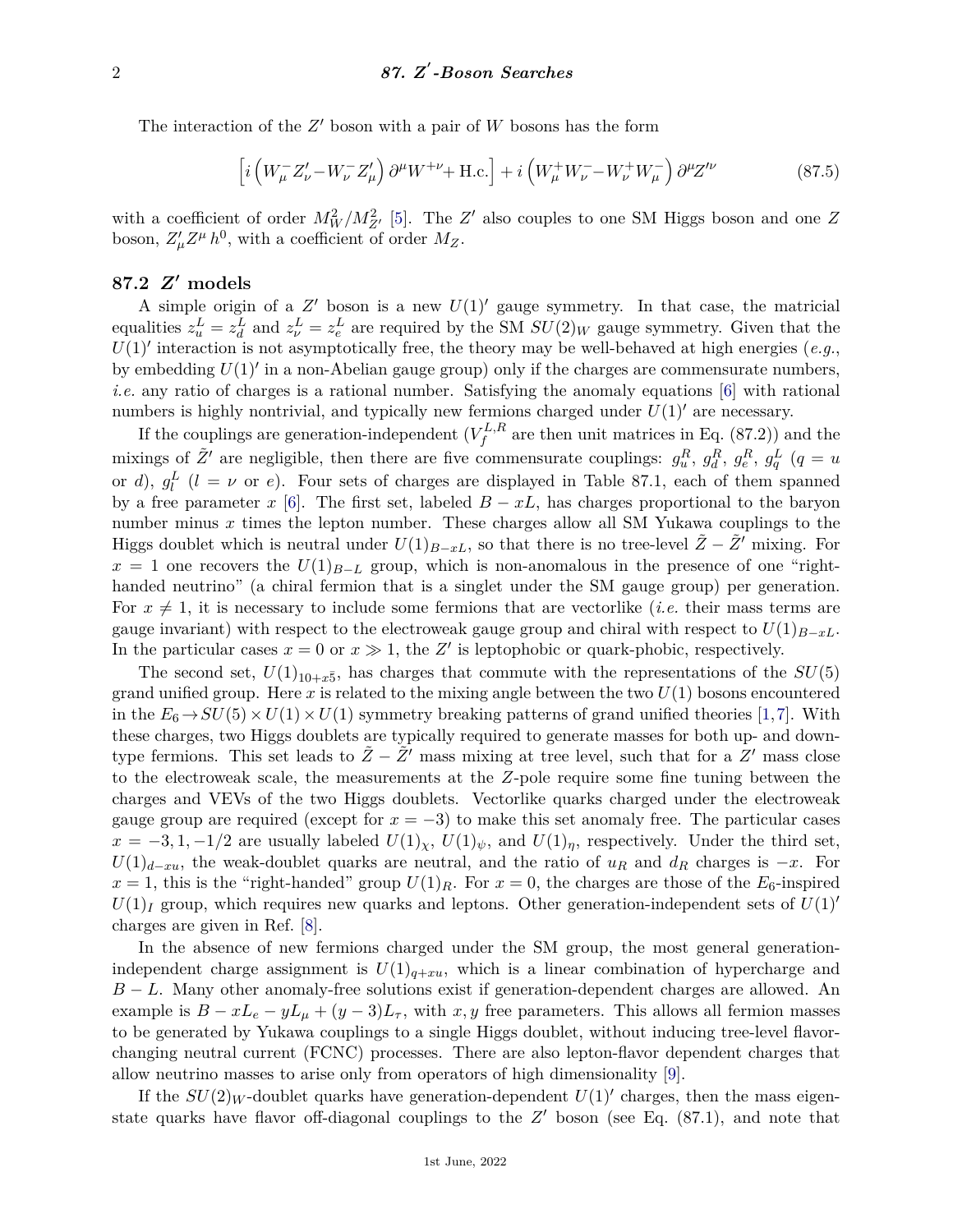**Table 87.1:** Examples of generation-independent  $U(1)$ <sup>'</sup> charges for quarks and leptons. The parameter  $x$  is an arbitrary rational number. Gauge anomaly cancellation requires certain new fermions [\[6\]](#page-7-0).

| fermion       | $U(1)_{B-xL}$ | $U(1)_{10+x\bar{5}}$ | $U(1)_{d-xu}$ | $U(1)_{q+xy}$ |
|---------------|---------------|----------------------|---------------|---------------|
| $(u_L, d_L)$  | 1/3           | 1/3                  |               | 1/3           |
| $u_R$         | 1/3           | $-1/3$               | $-x/3$        | x/3           |
| $d_R$         | 1/3           | $-x/3$               | 1/3           | $(2-x)/3$     |
| $(\nu_L,e_L)$ | $-x$          | x/3                  | $(-1+x)/3$    | $-1$          |
| $e_R$         | $-x$          | $-1/3$               | x/3           | $-(2+x)/3$    |

 $V_u^L$   $(V_d^L)^{\dagger}$  is the CKM matrix). These are severely constrained by measurements of FCNC processes, which in this case are mediated at tree-level by  $Z'$  boson exchange [\[10\]](#page-7-4). The constraints are relaxed if the first and second generation charges are the same, although they are increasingly tightened by the measurements of *B* meson properties [\[11\]](#page-7-5). If only the  $SU(2)_W$ -singlet quarks have generation-dependent  $U(1)'$  charges, there is more freedom in adjusting the flavor off-diagonal couplings because the  $V_{u,d}^R$  matrices are not observable in the SM.

The anomaly equations for  $U(1)$ <sup>'</sup> could be circumvented only if there is an axion with certain dimension-5 couplings to the gauge bosons. However, such a scenario violates unitarity unless the quantum field theory description breaks down at a scale near  $M_{Z}$ <sup>[\[12\]](#page-7-6)</sup>. It is possible, though, that the SM fermions are not charged under the  $U(1)'$ , but have mass mixing with some vectorlike fermions which are charged under  $U(1)'$ , implying that the physical fermions have couplings to the Z' [\[13\]](#page-7-7). For example, if the only SM quarks that have large mixings with some vectorlike quarks are the  $b$  quarks, then the only currently known particles that couple to the  $Z'$  would be the physical *b* quarks.

Z' bosons may also arise from larger gauge groups. These may extend the electroweak group, as in  $SU(2) \times SU(2) \times U(1)$ , or may embed the electroweak group, as in  $SU(3)_W \times U(1)$  [\[14\]](#page-7-8). If the larger group is spontaneously broken down to  $SU(2)_W \times U(1)_Y \times U(1)'$  at a scale  $v_* \gg M_{Z'}/g_z$ , then the above discussion applies up to corrections of order  $M_{Z'}^2/(g_z v_\star)^2$ . For  $v_\star \sim M_{Z'}/g_z$ , additional gauge bosons have masses comparable to  $M_{Z}$ , including at least a W<sup>'</sup> boson [\[14\]](#page-7-8). If the larger gauge group breaks together with the electroweak symmetry directly to the electromagnetic  $U(1)_{\rm em}$ , then the left-handed fermion charges are no longer correlated  $(z_u^L \neq z_d^L, z_v^L \neq z_e^L)$  and a  $Z'W^+W^$ coupling is induced.

If the electroweak gauge bosons propagate in extra dimensions, then their Kaluza-Klein (KK) excitations include a series of  $Z'$  boson pairs. Each of these pairs can be associated with a different  $SU(2) \times U(1)$  gauge group in four dimensions. The properties of the KK particles depend strongly on the extra dimensional theory [\[15\]](#page-7-9). For example, in universal extra dimensions there is a parity that forces all couplings of Eq. (87.1) to vanish in the case of the lightest KK bosons, while allowing couplings to pairs of fermions involving a SM and a heavy vectorlike fermion. There are also 4-dimensional gauge theories (*e.g.* little Higgs with *T* parity) with *Z'* bosons exhibiting similar properties. By contrast, in a warped extra dimension, the couplings of Eq. (87.1) may be sizable even when SM fields propagate along the extra dimension.

Z' bosons may also be composite particles. For example, in confining gauge theories [\[16\]](#page-7-10), the  $\rho$ -like bound state is a spin-1 boson that may be interpreted as arising from a spontaneously broken gauge symmetry [\[17\]](#page-7-11).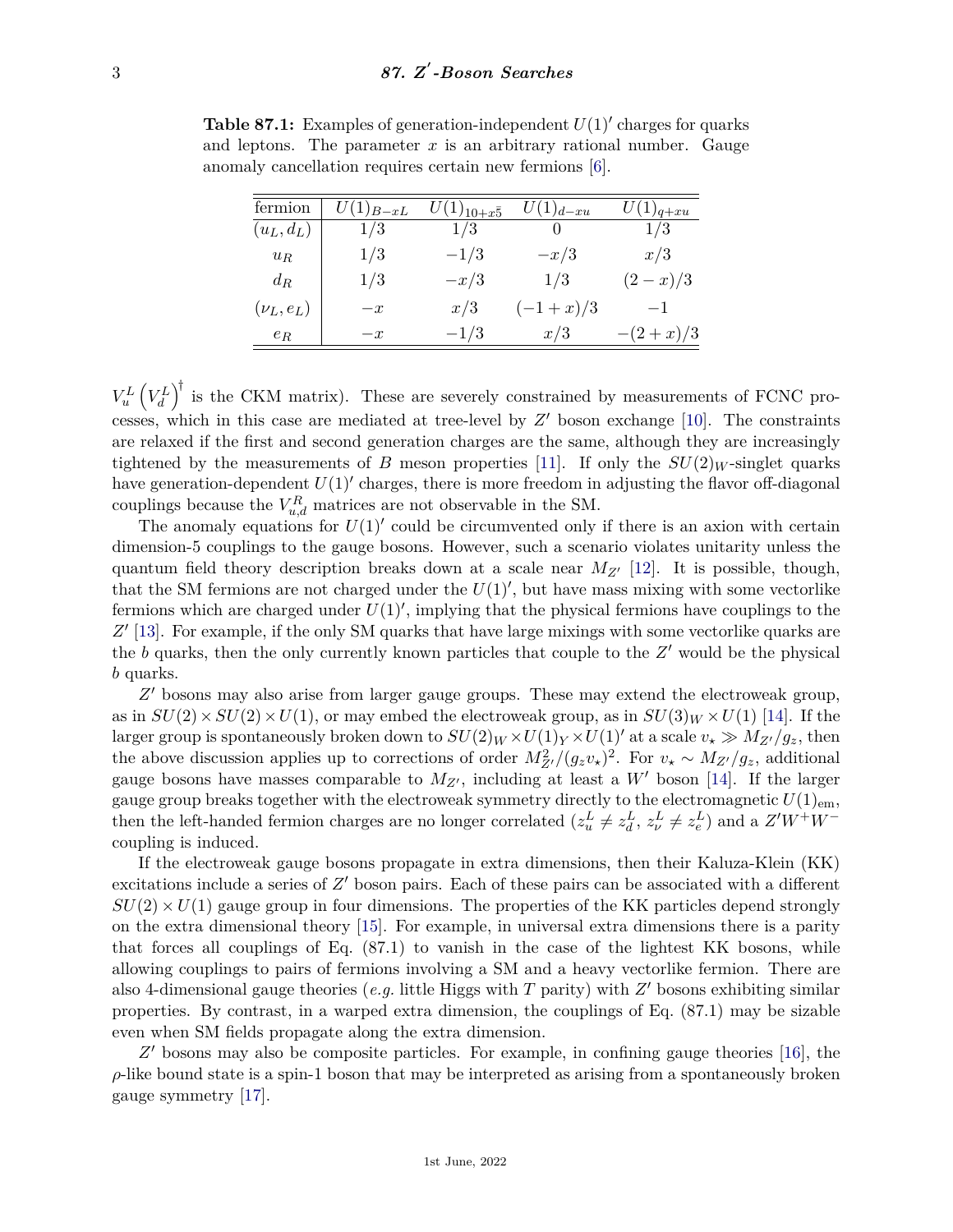## **87.3 Non-resonant** *Z***<sup>0</sup> signatures at colliders**

In the presence of the couplings shown in Eq.  $(87.1)$ , the  $Z'$  boson may be produced in the *s*channel at colliders, and would decay to pairs of fermions. The decay width into a pair of electrons is given by

$$
\Gamma\left(Z'\to e^+e^-\right) \simeq \left[\left(g_e^L\right)^2 + \left(g_e^R\right)^2\right] \frac{M_{Z'}}{24\pi},\tag{87.6}
$$

where small corrections from electroweak loops are not included. The decay width into  $q\bar{q}$  is similar, except for an additional color factor of 3, QCD radiative corrections, and fermion mass corrections. Thus, one may compute the  $Z'$  branching fractions in terms of the couplings of Eq.  $(87.1)$ . However, other decay channels, such as *WW* or a pair of new particles, could have large widths and need to be added to the total decay width.

As mentioned above, there are theories in which the  $Z'$  couplings are controlled by a discrete symmetry that forbids decays into a pair of SM particles. Typically, such theories involve several new particles, which may be produced only in pairs and undergo cascade decays through  $Z'$  bosons, leading to signals involving missing transverse momentum. Given that the cascade decays depend on the properties of new particles other than the  $Z'$  boson (see, *e.g.* Ref. [\[18\]](#page-7-12)), this case is not discussed further here.

The *Z*' contribution to the cross sections for  $e^+e^- \to f\bar{f}$  proceeds through an *s*-channel *Z'* exchange (when  $f = e$ , there are also  $t$ - and *u*-channel exchanges). For  $M_{Z'} < \sqrt{s}$ , the  $Z'$  appears as an  $f\bar{f}$  resonance in the radiative return process where photon emission tunes the effective centerof-mass energy to  $M_{Z'}$ . The agreement between the LEP-II measurements and the SM predictions implies that either the *Z'* couplings are smaller than or of order  $10^{-2}$ , or else  $M_{Z'}$  is above 209 GeV, the maximum energy of LEP-II. In the latter case, the  $Z'$  exchange may be approximated up to corrections of order  $s/M_{Z'}^2$  by the contact interactions

$$
\frac{g_z^2}{M_{Z'}^2 - s} \left[ \bar{e} \gamma_\mu \left( z_e^L P_L + z_e^R P_R \right) e \right] \left[ \bar{f} \gamma^\mu \left( z_f^L P_L + z_f^R P_R \right) f \right],\tag{87.7}
$$

where  $P_{L,R}$  are chirality projection operators, and the relation between  $Z'$  couplings and charges (see Eq. (87.2) in the limit where the mass and kinetic mixings are neglected) is used, assuming generation-independent charges. The four LEP collaborations have set limits on the coefficients of such operators for all possible chiral structures and for various combinations of fermions [\[19\]](#page-7-13). Thus, one may derive bounds on  $(M_{Z'}/g_z)|z_e^L z_f^L|^{-1/2}$  and the analogous combinations of *LR*, *RL* and *RR* charges, which are typically on the order of a few TeV. LEP-II limits were derived [\[6\]](#page-7-0) on the four sets of charges shown in Table 87.1.

Somewhat stronger bounds can be set on  $M_{Z'}/g_z$  for specific sets of  $Z'$  couplings if the effects of several operators (87.7) are combined. Dedicated analyses by the LEP collaborations have set limits on Z' bosons for particular values of the gauge coupling (see section 3.5 of Ref. [\[19\]](#page-7-13)). For example,  $M_{Z_{\text{SSM}}} > 1.76$  TeV for a "sequential"  $Z'$  of same couplings as the SM  $Z$  boson, while  $M_{Z_{\chi}} > 0.785$  TeV for the *Z*' associated with  $U(1)_{\chi}$  assuming a unification condition for the gauge coupling.

### **87.4 Searches at hadron colliders**

Z' bosons with couplings to quarks (see Eq. (87.1)) may be produced at hadron colliders in the *s*-channel and would show up as resonances in the invariant mass distribution of the decay products. The cross section for producing a  $Z'$  boson at the LHC, which then decays to some  $f\bar{f}$ final state, takes the form [\[20\]](#page-7-14)

$$
\sigma\left(pp \to Z'X \to f\bar{f}X\right) \simeq \frac{\pi}{6\,s} \sum_{q} c_q^f w_q\Big(s, M_{Z'}^2\Big) \tag{87.8}
$$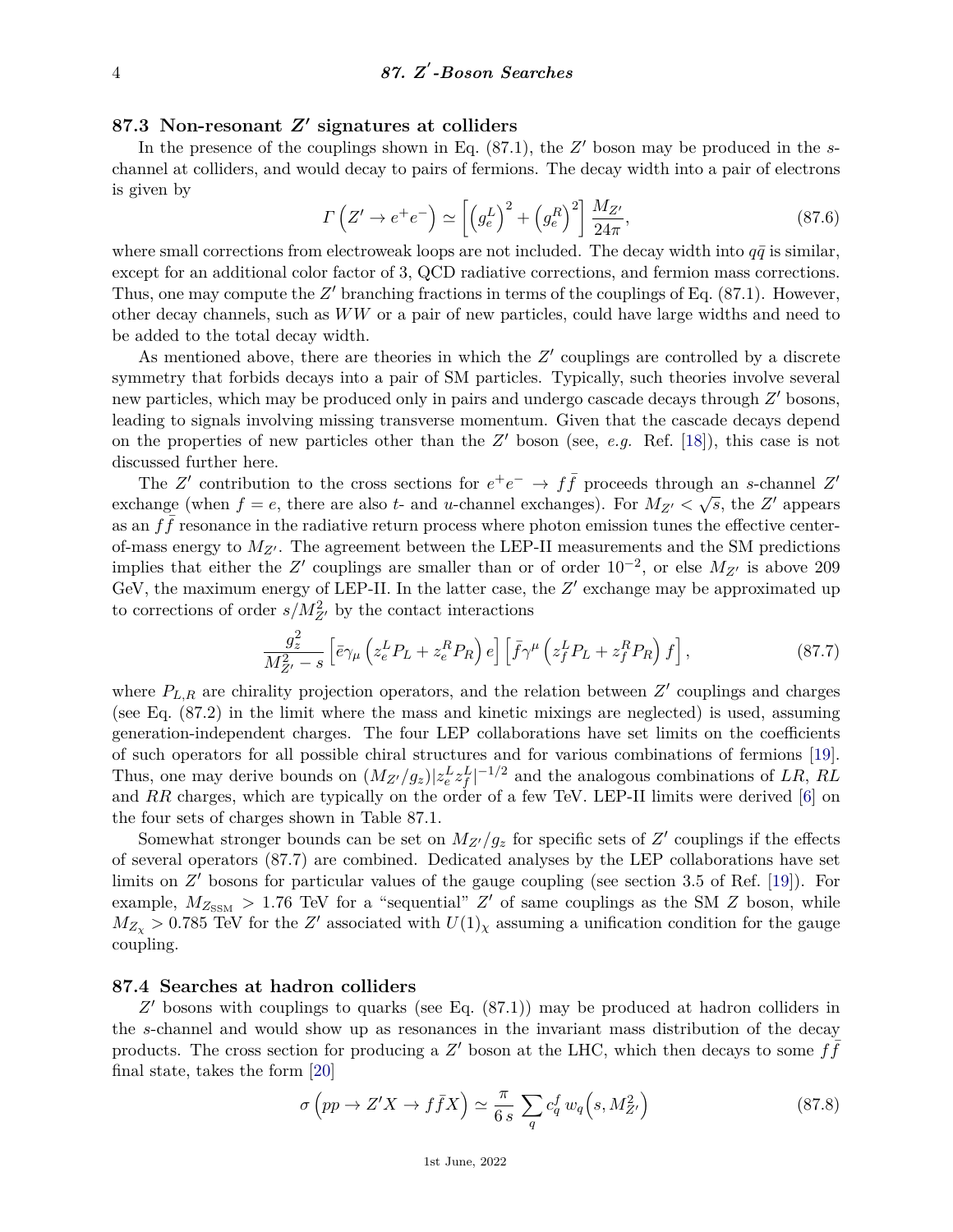

**Figure 87.1:** Upper limits on the cross section for  $Z'$  production times the branching fraction for  $Z' \to e^+e^-$  (left panel, set by ATLAS [\[22\]](#page-7-15)) or  $Z' \to \mu^+\mu^-$  (right panel, set by CMS [\[23\]](#page-7-16)) as a function of  $M_{Z'}$ . The lines labeled by  $Z'_{\psi}$  and  $Z'_{\chi}$  are theoretical predictions for the  $U(1)_{10+x\bar{5}}$ models in Table 87.1 with  $x = -3$  and  $x = +1$ , respectively, for  $g_z$  fixed by an  $E_6$  unification condition. The  $Z'_{SSM}$  line corresponds to  $Z'$  couplings equal to those of the  $Z$  boson.

for flavor-diagonal couplings to quarks. Here, we have neglected the interference with the SM contribution to  $f\bar{f}$  production, which is a good approximation for a narrow  $Z'$  resonance (deviations from the narrow width approximation are discussed in Ref. [\[21\]](#page-7-17)). The coefficients

$$
c_q^f = \left[ \left( g_q^L \right)^2 + \left( g_q^R \right)^2 \right] B(Z' \to f\bar{f}) \tag{87.9}
$$

contain all the dependence on the  $Z'$  couplings, while the functions  $w_q$  include all the information about parton distributions and QCD corrections [\[6,](#page-7-0) [8\]](#page-7-2). This factorization holds exactly to NLO and the deviations from it induced at NNLO are very small. Note that the  $w_u$  and  $w_d$  functions are substantially larger than the  $w_q$  functions for the other quarks. Eq. (87.8) also applies to the Tevatron, except for changing the *pp* initial state to  $p\bar{p}$ , which implies that the  $w_q(s, M_{Z'}^2)$  functions are replaced by some other functions  $\bar{w}_q((1.96 \text{ TeV})^2, M_{Z'}^2)$ .

It is common to present results of  $Z'$  searches as limits on the cross section versus  $M_{Z'}$  (see for example Fig. 87.1). An alternative is to plot exclusion curves for fixed  $M_{Z'}$  values in the  $c<sub>u</sub><sup>f</sup> - c<sub>d</sub><sup>f</sup>$ *d* planes, allowing a simple derivation of the mass limit within any  $Z'$  model. CMS upper limits in the  $c_u^{\ell} - c_d^{\ell}$  plane ( $\ell = e$  or  $\mu$ ) for different  $M_{Z'}$  are shown in Ref. [\[23\]](#page-7-16) (for Tevatron limits, see Refs. [\[8,](#page-7-2) [24\]](#page-7-18)).

The discovery of a dilepton resonance at the LHC would determine the  $Z'$  mass and width. A measurement of the total cross section would define a band in the  $c_u^{\ell} - c_d^{\ell}$  plane. Angular distributions can be used to measure several combinations of  $Z'$  parameters (angular distributions were used in Ref. [\[25\]](#page-7-19) to improve the Tevatron sensitivity). Even though the original quark direction in a *pp* collider is unknown, the leptonic forward-backward asymmetry  $A_{\text{FB}}^{\ell}$  can be extracted from the kinematics of the dilepton system, and is sensitive to parity-violating couplings. A fit to the Z' rapidity distribution can distinguish between the couplings to up and down quarks. These measurements, combined with off-peak observables, have the potential to differentiate among various  $Z'$  models [\[26\]](#page-7-20). In some cases,  $A_{\text{FB}}^{\ell}$  may provide discovery sensitivity that is competitive with the mass distribution [\[27\]](#page-7-21). The spin of the  $Z'$  boson may be determined from angular distributions [\[28\]](#page-7-22).

Searches for *Z*<sup>'</sup> decays into  $e^+e^-$  and  $\mu^+\mu^-$  by the ATLAS and CMS collaborations [\[22,](#page-7-15) [23\]](#page-7-16) have set 95% C.L. upper cross-section limits as low as 0.02 fb (see Fig. 87.1), with the mass lower

1st June, 2022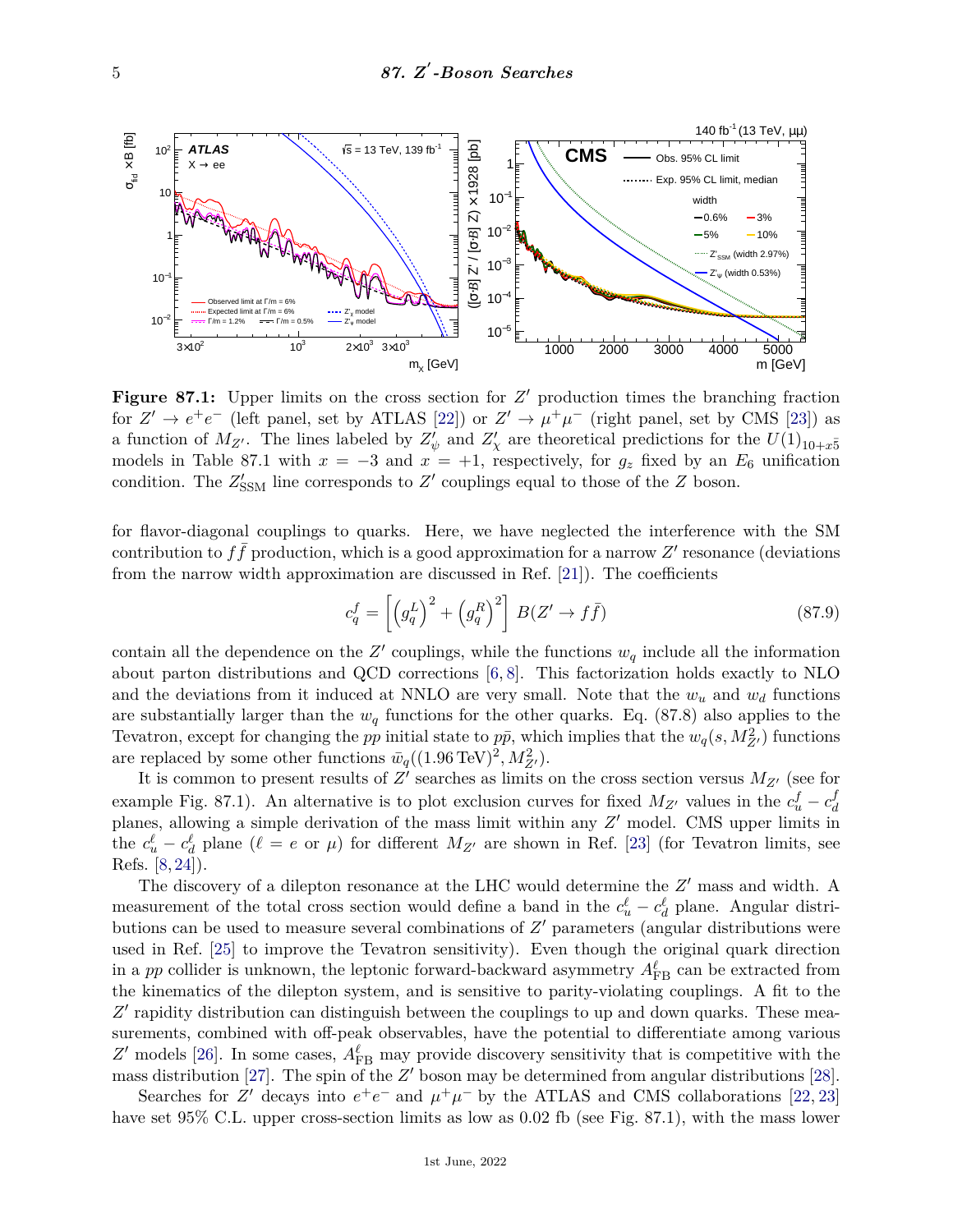

**Figure 87.2:** Upper limits on the  $Z'$  coupling to quarks as a function of  $M_{Z'}$  based on various searches performed by the ATLAS, CMS, CDF, and UA2 experiments [\[36\]](#page-7-23).

limits in specific models as high as 4.9 TeV in a single channel. Cross section limits in the dimuon channel for low mass regions, below 200 GeV but not near the *Z* mass, have been set at the LHC by CMS [\[29\]](#page-7-24) and LHCb [\[30\]](#page-7-25).

The  $Z' \rightarrow \tau^+\tau^-$  decay has been searched for with 36 fb<sup>-1</sup> of 13 TeV data [\[31\]](#page-7-26), and a limit  $M_{Z'} > 2.4$  TeV has been set in the case of a sequential *Z'*. Limits on heavy scalars in the  $\tau^+\tau^-$ final state, set by ATLAS [\[32\]](#page-7-27) with 139 fb<sup>-1</sup> and CMS [\[33\]](#page-7-28) with 36 fb<sup>-1</sup> at 13 TeV, can be recast into limits on Z'. Limits in the flavor-violating leptonic final states have also been reported by ATLAS [\[34\]](#page-7-29) and CMS [\[35\]](#page-7-30) at 13 TeV, for resonances in the  $e^{\pm}\mu^{\mp}$ ,  $e^{\pm}\tau^{\mp}$  and  $\mu^{\pm}\tau^{\mp}$  channels.

Final states with higher background,  $jj$ ,  $b\bar{b}$  and  $t\bar{t}$ , are also important as they probe various combinations of Z' couplings to quarks. Besides the improved sensitivity at masses of several TeV, the LHC searches in the dijet channel have been also extended to masses as low as 10 GeV, through the use of new techniques involving boosted topologies and initial state radiation [\[37\]](#page-7-31). Limits from such  $Z'$  searches in hadronic final states are summarized in Fig. 87.2.

Searches for the  $Z' \to b\bar{b}$  decay have been performed for two production mechanisms. AT-LAS [\[38\]](#page-7-32) and CMS [\[39\]](#page-7-33) searched for  $b\bar{b}$  resonances in 139 fb<sup>-1</sup> and 137 fb<sup>-1</sup> of 13 TeV data, respectively, setting limits under the assumption that the  $Z'$  boson couples to light quarks and thus is produced in the *s*-channel. The CMS upper limit on the cross-section times the  $Z' \to b\bar{b}$ branching fraction decreases from 40 fb at  $M_{Z'} = 1.8$  TeV to 0.4 fb at  $M_{Z'} = 8$  TeV. The ATLAS search covered the 1.3 TeV – 5 TeV mass range, setting a lower mass limit of 2.7 TeV for the  $Z'_{SSM}$ . Independent of any other couplings, if the  $Z'$  couples to the  $b$  quark, then it can be produced in association with a  $b\bar{b}$  pair, and it decays to a second  $b\bar{b}$  pair, which forms a resonance. The cross-section limit for that process, set by ATLAS [\[40\]](#page-7-34) with 103 fb<sup>-1</sup> of 13 TeV data, is between 0.1 and 0.2 pb for  $M_{Z'}$  in the 1.3 – 3 TeV range. For a vector coupling  $g_b$  of  $Z'$  to *b* quarks, *i.e*,  $g_{d33}^L = g_{d33}^R = g_b$  using the notation of Eq. (87.1), the limit is  $M_{Z'} > 1.45$  TeV when  $g_b = 1$ . Searches for the  $Z' \to t\bar{t}$  decay are discussed in Ref. [\[41\]](#page-7-35).

Heavy resonances decaying into  $Zh^0$  with  $Z \to \ell^+ \ell^-$ ,  $\nu\bar{\nu}$  or  $q\bar{q}$  and  $h^0 \to b\bar{b}$  have been studied by ATLAS [\[42,](#page-7-36)[43\]](#page-7-37) and CMS [44-[46\]](#page-8-1) using 13 TeV data. The most stringent constraint on  $Z'$  production in the context of the Heavy Vector Triplet (HVT) model weakly-coupled scenario A [\[47\]](#page-8-2) is set in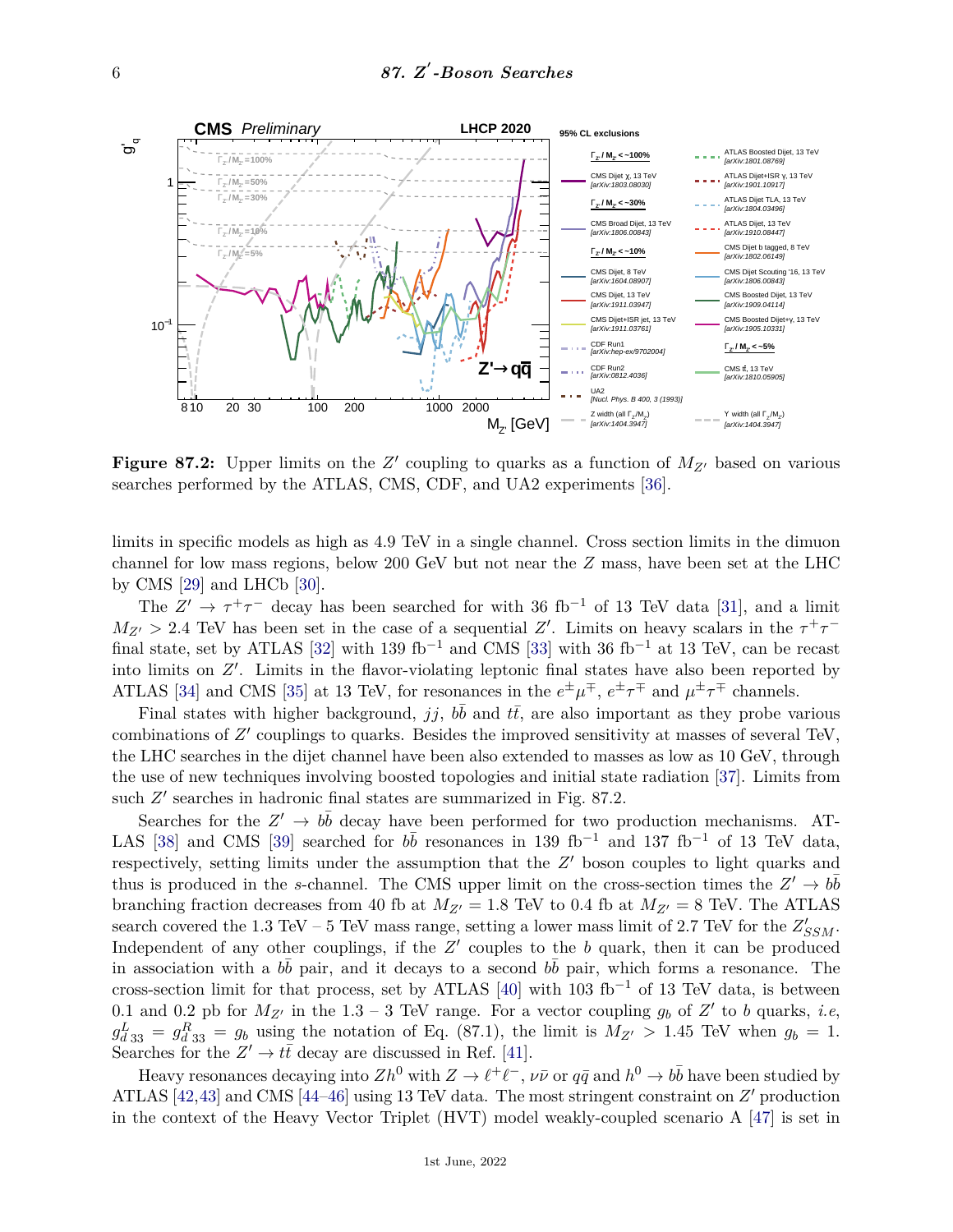the semi-leptonic channel, with a mass lower limit of 3.5 TeV [\[46\]](#page-8-1).

Searches for a  $Z'$  boson lighter than the SM  $Z$  and which couples to leptons have been performed in the 4-lepton final state. CMS [\[48\]](#page-8-3) focused on the *Z* decays into a muon pair followed by the radiation of a  $Z'$  boson which decays itself into a muon pair. ATLAS [\[49\]](#page-8-4) considered the  $h^0 \to ZZ'$ and  $h^0 \to Z'Z'$  processes followed by the leptonic decays of both *Z* and *Z'*.

The  $pp \rightarrow Z'X \rightarrow W^+W^-X$  process has also been searched for at the LHC. The channel where the Z' boson is produced through its couplings to quarks, and the W bosons decay hadronically, has been explored using boosted techniques to analyze the 13 TeV data [\[50–](#page-8-5)[53\]](#page-8-6) with a mass lower limit of 3.5 TeV in the HVT model A  $[51]$ . The  $Z'$  boson may also be produced through its couplings to *W* bosons [\[54\]](#page-8-8), which has been explored with the use of forward jets consistent with a vector boson fusion event topology  $[51, 53]$  $[51, 53]$  $[51, 53]$ . The latter process provides a test of fermiophobic  $Z'$  models.

At the Tevatron, the CDF and DØ collaborations have searched for  $Z'$  bosons in the  $e^+e^-$  [\[55\]](#page-8-9),  $\mu^+\mu^-$  [\[56\]](#page-8-10),  $e^{\pm}\mu^{\mp}$  [\[57\]](#page-8-11),  $\tau^+\tau^-$  [\[58\]](#page-8-12),  $t\bar{t}$  [\[59\]](#page-8-13),  $jj$  [\[60\]](#page-8-14) and  $W^+W^-$  [\[61\]](#page-8-15) final states. These limits have been mostly superseded by the LHC results.

#### **87.5 Low-energy constraints**

Z' boson properties are also constrained by a variety of low-energy experiments [\[62\]](#page-8-16). Polarized electron-nucleon scattering and atomic parity violation are sensitive to electron-quark contact interactions, which get contributions from  $Z'$  exchange that can be expressed in terms of the couplings introduced in Eq.  $(87.1)$  and  $M'_Z$ . Further corrections to the electron-quark contact interactions are induced in the presence of  $\tilde{Z} - \tilde{Z}'$  mixing because of the shifts in the *Z* couplings to quarks and leptons [\[3\]](#page-6-2). Deep-inelastic neutrino-nucleon scattering is similarly affected by  $Z'$  bosons. Other low-energy observables are discussed in [\[4\]](#page-6-3). Viable models with  $Z'$  bosons much lighter than the *Z* boson have been constructed, despite many additional experimental constraints [\[63\]](#page-8-17). Limits on the *Z'* coupling to leptons in the mass range 0.02–10.2 GeV have been set in  $e^+e^-$  collisions by BaBar  $[64]$ , assuming a dark photon, *i.e.*, a  $Z'$  boson whose couplings arise only from the kinetic mixing with the hypercharge gauge boson.

In some models, the lower limits on  $M_{Z}$  set by low-energy data are above 1 TeV. For example,  $M_{Z_{\chi}} > 1.1$  TeV and  $M_{Z_{\eta}} > 0.43$  TeV assuming that the Higgs sectors consist of electroweak doublets and singlets only [\[4\]](#page-6-3), while the gauge coupling is fixed by an *SO*(10) unification condition for  $U(1)_\chi$  and  $U(1)_\eta$ . For more general models, see Refs. [\[1,](#page-6-0) [6,](#page-7-0) [65\]](#page-8-19). The mass bounds from direct searches at the LHC [\[22,](#page-7-15) [23\]](#page-7-16) exceed the electroweak constraints by a factor of three or more for the models mentioned here. This conclusion could change if the collider bounds are weakened by exotic decay channels [\[66\]](#page-8-20).

Although the LHC data are most constraining for many  $Z'$  models, one should be careful in assessing the relative reach of various experiments given the freedom in  $Z'$  couplings. For example, a *Z'* coupled to  $B - yL<sub>\mu</sub> + (y - 3)L<sub>\tau</sub>$  has implications for the muon  $g - 2$ , neutrino oscillations or *τ* decays, and would be hard to see in processes involving first-generation fermions. Moreover, the combination of LHC searches and low-energy measurements could allow a precise determination of the  $Z'$  parameters [\[67\]](#page-8-21).

### <span id="page-6-0"></span>*References*

- [1] A. Leike, [Phys. Rept.](http://doi.org/10.1016/S0370-1573(98)00133-1) **317**[, 143](http://doi.org/10.1016/S0370-1573(98)00133-1) (1999), [\[hep-ph/9805494\].](https://arxiv.org/abs/hep-ph/9805494)
- <span id="page-6-1"></span>[2] T. P. Cheng and L. F. Li, *Gauge Theory of Elementary Particle Physics* (1984), ISBN 9780198519614.
- <span id="page-6-2"></span>[3] K. S. Babu, C. F. Kolda and J. March-Russell, [Phys. Rev.](http://doi.org/10.1103/PhysRevD.57.6788) **D57**[, 6788](http://doi.org/10.1103/PhysRevD.57.6788) (1998), [\[hep-ph/9710441\].](https://arxiv.org/abs/hep-ph/9710441)
- <span id="page-6-3"></span>[4] J. Erler *et al.*, [JHEP](http://doi.org/10.1088/1126-6708/2009/08/017) **08**[, 017](http://doi.org/10.1088/1126-6708/2009/08/017) (2009), [\[arXiv:0906.2435\].](https://arxiv.org/abs/0906.2435)
- <span id="page-6-4"></span>[5] B. A. Dobrescu and P. J. Fox, [JHEP](http://doi.org/10.1007/JHEP05(2016)047) **05**[, 047](http://doi.org/10.1007/JHEP05(2016)047) (2016), [\[arXiv:1511.02148\].](https://arxiv.org/abs/1511.02148)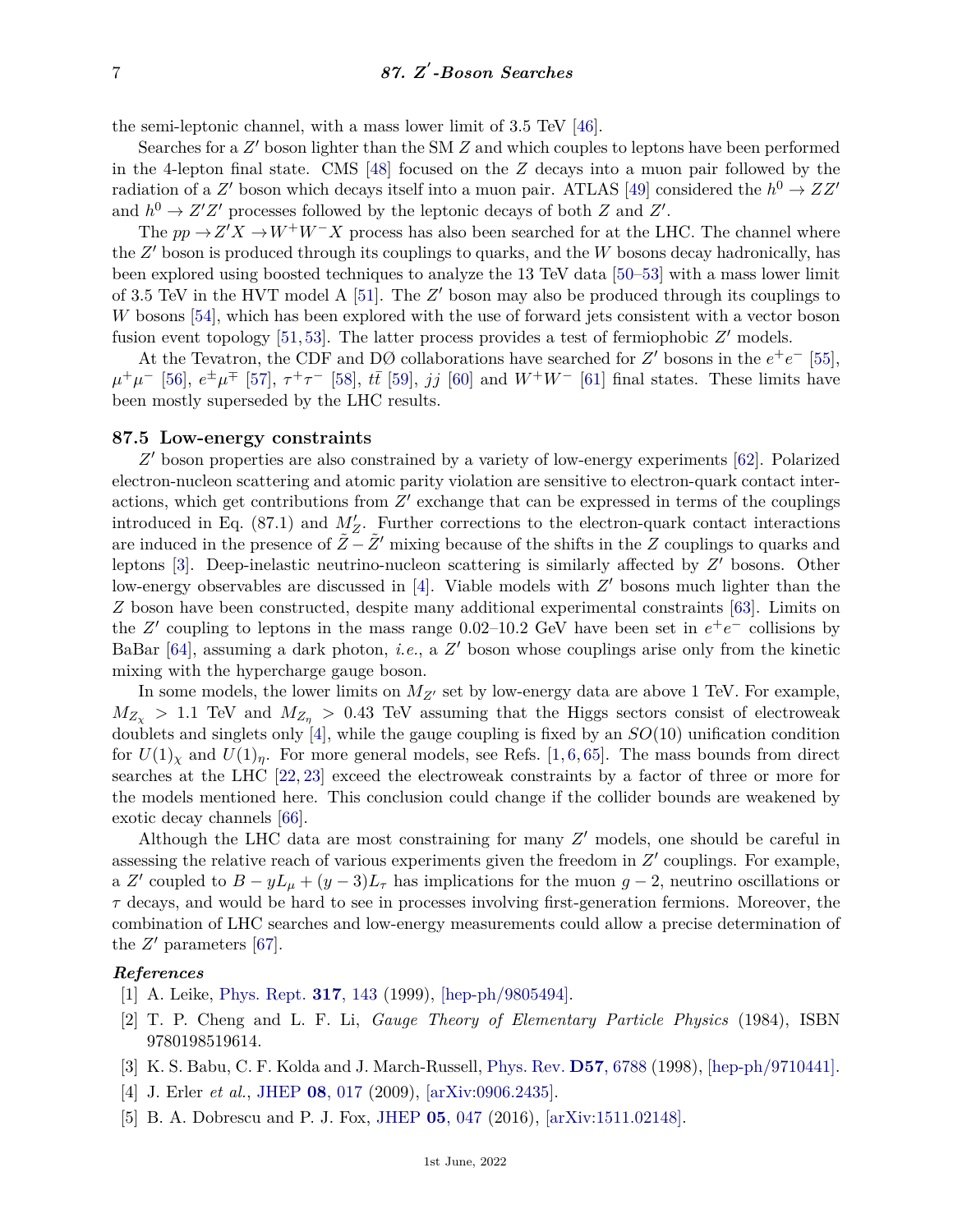- <span id="page-7-0"></span>[6] M. Carena *et al.*, [Phys. Rev.](http://doi.org/10.1103/PhysRevD.70.093009) **D70**[, 093009](http://doi.org/10.1103/PhysRevD.70.093009) (2004), [\[hep-ph/0408098\].](https://arxiv.org/abs/hep-ph/0408098)
- <span id="page-7-1"></span>[7] F. Del Aguila, M. Cvetic and P. Langacker, [Phys. Rev.](http://doi.org/10.1103/PhysRevD.52.37) **[D52](http://doi.org/10.1103/PhysRevD.52.37)**, 37 (1995), [\[hep-ph/9501390\].](https://arxiv.org/abs/hep-ph/9501390)
- <span id="page-7-2"></span>[8] E. Accomando *et al.*, [Phys. Rev.](http://doi.org/10.1103/PhysRevD.83.075012) **D83**[, 075012](http://doi.org/10.1103/PhysRevD.83.075012) (2011), [\[arXiv:1010.6058\].](https://arxiv.org/abs/1010.6058)
- <span id="page-7-3"></span>[9] M.-C. Chen, A. de Gouvea and B. A. Dobrescu, [Phys. Rev.](http://doi.org/10.1103/PhysRevD.75.055009) **D75**[, 055009](http://doi.org/10.1103/PhysRevD.75.055009) (2007), [\[hep](https://arxiv.org/abs/hep-ph/0612017)[ph/0612017\].](https://arxiv.org/abs/hep-ph/0612017)
- <span id="page-7-4"></span>[10] P. Langacker and M. Plumacher, [Phys. Rev.](http://doi.org/10.1103/PhysRevD.62.013006) **D62**[, 013006](http://doi.org/10.1103/PhysRevD.62.013006) (2000), [\[hep-ph/0001204\].](https://arxiv.org/abs/hep-ph/0001204)
- <span id="page-7-5"></span>[11] A. J. Buras, F. De Fazio and J. Girrbach, [JHEP](http://doi.org/10.1007/JHEP02(2013)116) **02**[, 116](http://doi.org/10.1007/JHEP02(2013)116) (2013), [\[arXiv:1211.1896\].](https://arxiv.org/abs/1211.1896)
- <span id="page-7-6"></span>[12] L. E. Ibanez and G. G. Ross, [Phys. Lett.](http://doi.org/10.1016/0370-2693(94)90865-6) **[B332](http://doi.org/10.1016/0370-2693(94)90865-6)**, 100 (1994), [\[hep-ph/9403338\].](https://arxiv.org/abs/hep-ph/9403338)
- <span id="page-7-7"></span>[13] P. J. Fox *et al.*, [Phys. Rev. D](http://doi.org/10.1103/PhysRevD.84.115006) **84**[, 115006](http://doi.org/10.1103/PhysRevD.84.115006) (2011), [\[arXiv:1104.4127\].](https://arxiv.org/abs/1104.4127)
- <span id="page-7-8"></span>[14] See the Section on "*W'* searches" in this *Review*.
- <span id="page-7-9"></span>[15] J. Parsons and A. Pomarol, "Extra dimensions" in this *Review*.
- <span id="page-7-10"></span>[16] K.M. Black *et al.*, "Dynamical electroweak symmetry breaking" in this *Review*.
- <span id="page-7-11"></span>[17] M. Bando, T. Kugo and K. Yamawaki, [Phys. Rept.](http://doi.org/10.1016/0370-1573(88)90019-1) **164**[, 217](http://doi.org/10.1016/0370-1573(88)90019-1) (1988).
- <span id="page-7-12"></span>[18] J. Y. Araz *et al.*, [JHEP](http://doi.org/10.1007/JHEP02(2018)092) **02**[, 092](http://doi.org/10.1007/JHEP02(2018)092) (2018), [\[arXiv:1711.06302\].](https://arxiv.org/abs/1711.06302)
- <span id="page-7-13"></span>[19] S. Schael *et al.* (ALEPH, DELPHI, L3, OPAL, LEP Electroweak), [Phys. Rept.](http://doi.org/10.1016/j.physrep.2013.07.004) **532**[, 119](http://doi.org/10.1016/j.physrep.2013.07.004) (2013), [\[arXiv:1302.3415\].](https://arxiv.org/abs/1302.3415)
- <span id="page-7-14"></span>[20] G. Paz and J. Roy, [Phys. Rev.](http://doi.org/10.1103/PhysRevD.97.075025) **D97**[, 075025](http://doi.org/10.1103/PhysRevD.97.075025) (2018), [\[arXiv:1711.02655\].](https://arxiv.org/abs/1711.02655)
- <span id="page-7-17"></span>[21] E. Accomando *et al.*, [JHEP](http://doi.org/10.1007/JHEP10(2013)153) **10**[, 153](http://doi.org/10.1007/JHEP10(2013)153) (2013), [\[arXiv:1304.6700\].](https://arxiv.org/abs/1304.6700)
- <span id="page-7-15"></span>[22] G. Aad *et al.* (ATLAS), [Phys. Lett.](http://doi.org/10.1016/j.physletb.2019.07.016) **[B796](http://doi.org/10.1016/j.physletb.2019.07.016)**, 68 (2019), [\[arXiv:1903.06248\].](https://arxiv.org/abs/1903.06248)
- <span id="page-7-16"></span>[23] A. M. Sirunyan *et al.* (CMS), [JHEP](http://doi.org/10.1007/JHEP07(2021)208) **07**[, 208](http://doi.org/10.1007/JHEP07(2021)208) (2021), [\[arXiv:2103.02708\].](https://arxiv.org/abs/2103.02708)
- <span id="page-7-18"></span>[24] A. Abulencia *et al.* (CDF), [Phys. Rev. Lett.](http://doi.org/10.1103/PhysRevLett.95.252001) **95**[, 252001](http://doi.org/10.1103/PhysRevLett.95.252001) (2005), [\[hep-ex/0507104\].](https://arxiv.org/abs/hep-ex/0507104)
- <span id="page-7-19"></span>[25] A. Abulencia *et al.* (CDF), [Phys. Rev. Lett.](http://doi.org/10.1103/PhysRevLett.96.211801) **96**[, 211801](http://doi.org/10.1103/PhysRevLett.96.211801) (2006), [\[hep-ex/0602045\].](https://arxiv.org/abs/hep-ex/0602045)
- <span id="page-7-20"></span>[26] F. Petriello and S. Quackenbush, [Phys. Rev.](http://doi.org/10.1103/PhysRevD.77.115004) **D77**[, 115004](http://doi.org/10.1103/PhysRevD.77.115004) (2008), [\[arXiv:0801.4389\].](https://arxiv.org/abs/0801.4389)
- <span id="page-7-21"></span>[27] E. Accomando *et al.*, [JHEP](http://doi.org/10.1007/JHEP01(2016)127) **01**[, 127](http://doi.org/10.1007/JHEP01(2016)127) (2016), [\[arXiv:1503.02672\].](https://arxiv.org/abs/1503.02672)
- <span id="page-7-22"></span>[28] P. Osland *et al.*, [Phys. Rev.](http://doi.org/10.1103/PhysRevD.79.115021) **D79**[, 115021](http://doi.org/10.1103/PhysRevD.79.115021) (2009), [\[arXiv:0904.4857\].](https://arxiv.org/abs/0904.4857)
- <span id="page-7-24"></span>[29] A. M. Sirunyan *et al.* (CMS), [Phys. Rev. Lett.](http://doi.org/10.1103/PhysRevLett.124.131802) **124**[, 13, 131802](http://doi.org/10.1103/PhysRevLett.124.131802) (2020), [\[arXiv:1912.04776\].](https://arxiv.org/abs/1912.04776)
- <span id="page-7-25"></span>[30] R. Aaij *et al.* (LHCb), [JHEP](http://doi.org/10.1007/JHEP10(2020)156) **10**[, 156](http://doi.org/10.1007/JHEP10(2020)156) (2020), [\[arXiv:2007.03923\].](https://arxiv.org/abs/2007.03923)
- <span id="page-7-26"></span>[31] M. Aaboud *et al.* (ATLAS), [JHEP](http://doi.org/10.1007/JHEP01(2018)055) **01**[, 055](http://doi.org/10.1007/JHEP01(2018)055) (2018), [\[arXiv:1709.07242\].](https://arxiv.org/abs/1709.07242)
- <span id="page-7-27"></span>[32] G. Aad *et al.* (ATLAS), [Phys. Rev. Lett.](http://doi.org/10.1103/PhysRevLett.125.051801) **125**[, 5, 051801](http://doi.org/10.1103/PhysRevLett.125.051801) (2020), [\[arXiv:2002.12223\].](https://arxiv.org/abs/2002.12223)
- <span id="page-7-28"></span>[33] A. M. Sirunyan *et al.* (CMS), [JHEP](http://doi.org/10.1007/JHEP09(2018)007) **09**[, 007](http://doi.org/10.1007/JHEP09(2018)007) (2018), [\[arXiv:1803.06553\].](https://arxiv.org/abs/1803.06553)
- <span id="page-7-29"></span>[34] M. Aaboud *et al.* (ATLAS), [Phys. Rev.](http://doi.org/10.1103/PhysRevD.98.092008) **D98**[, 092008](http://doi.org/10.1103/PhysRevD.98.092008) (2018), [\[arXiv:1807.06573\].](https://arxiv.org/abs/1807.06573)
- <span id="page-7-30"></span><span id="page-7-23"></span>[35] CMS Collab., PAS EXO-19-014, Aug. 2021.
- [36] CMS Collab., https://twiki.cern.ch/twiki/bin/view/CMSPublic/SummaryPlotsEXO13TeV.
- <span id="page-7-32"></span><span id="page-7-31"></span>[37] A. M. Sirunyan *et al.* (CMS), [Phys. Rev. Lett.](http://doi.org/10.1103/PhysRevLett.123.231803) **123**[, 23, 231803](http://doi.org/10.1103/PhysRevLett.123.231803) (2019), [\[arXiv:1905.10331\].](https://arxiv.org/abs/1905.10331)
- [38] G. Aad *et al.* (ATLAS), [JHEP](http://doi.org/10.1007/JHEP03(2020)145) **03**[, 145](http://doi.org/10.1007/JHEP03(2020)145) (2020), [\[arXiv:1910.08447\].](https://arxiv.org/abs/1910.08447)
- <span id="page-7-33"></span>[39] CMS Collab., CMS PAS EXO-20-008, July 2021.
- <span id="page-7-34"></span>[40] G. Aad *et al.* (ATLAS) (2021), [\[arXiv:2108.09059\].](https://arxiv.org/abs/2108.09059)
- <span id="page-7-35"></span>[41] See the Section on "Dynamical Electroweak Symmetry Breaking" in this *Review*.
- <span id="page-7-36"></span>[42] G. Aad *et al.* (ATLAS), [Phys. Rev. D](http://doi.org/10.1103/PhysRevD.102.112008) **102**[, 11, 112008](http://doi.org/10.1103/PhysRevD.102.112008) (2020), [\[arXiv:2007.05293\].](https://arxiv.org/abs/2007.05293)
- <span id="page-7-37"></span>[43] ATLAS Collab., ATLAS-CONF-2020-043, Jul. 2020.